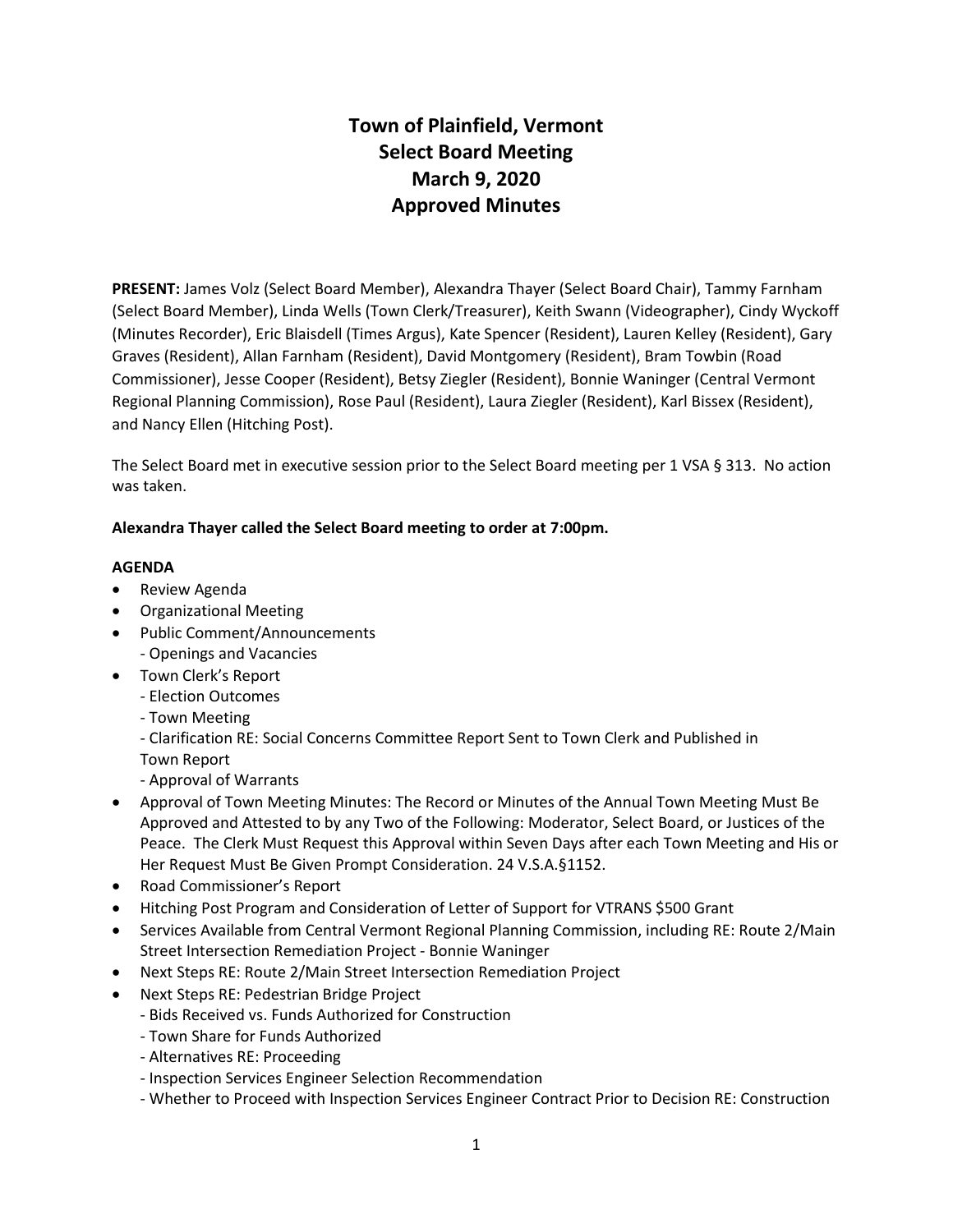- Budget for Inspection Services Engineer from Various Grants
- Financial Implications for Town if Bids for Inspection Services Engineer Exceed Budgeted Amount
- Implications for Timing of Project Completion (Had Been Anticipated for Summer 2020)
- Agenda Items for 3/23 Meeting
	- Recreation Committee Recreation Field Proposal
	- Appointments
	- Hazard Mitigation Plan Update and Local Emergency Operations Plan Due May 1
- Adjourn

#### **REVIEW AGENDA**

 **Tammy Farnham made a motion to add five minutes to the Hitching Post discussion. The motion was approved.** 

#### **ORGANIZATIONAL MEETING**

 Thayer stated that during the organizational meeting, a new chair of the Select Board is elected and the rules of procedures are adopted. **James Volz made a motion that Thayer be chair. The motion was approved.** Thayer noted that the rules of procedures need to be adopted every year. **Volz made a motion to adopt the rules of procedures. The motion was approved.** Thayer read aloud the newly adopted rules of procedures.

## **PUBLIC COMMENT/ANNOUNCEMENTS**

#### **- OPENINGS AND VACANCIES**

- Lauren Kelley noted that there was discussion at Town Meeting of the rat problem being caused by composting and asked who she should talk to about the possibility of installing some kind of digester that would generate power. Farnham suggested contacting both Town Health Officer Baylen Slote and Energy Coordinator Bob Atchinson. Thayer stated that Kelley should let her know if she would like the item to be added to the agenda of an upcoming Select Board meeting.
- Bram Towbin reported that members of the Friends of the Winooski had contacted him regarding the fact that they had missed the deadline for submitting a funding request to the Social Concerns Committee and that when they heard that organizations that also missed the deadline were funded, were very upset.
- Thayer noted that she will be attending a White House Coronavirus Briefing Call for Local and State Leaders.
- Thayer read aloud a number of vacancies on Town boards and committees, noting that they will be dealt with at the 3/23/20 Select Board meeting.

#### **TOWN CLERK'S REPORT**

#### **- ELECTION OUTCOMES**

- **- TOWN MEETING**
- **- CLARIFICATION RE: SOCIAL CONCERNS COMMITTEE REPORT SENT TO TOWN CLERK AND PUBLISHED IN TOWN REPORT**

#### **- APPROVAL OF WARRANTS**

 Regarding the issue discussed at Town Meeting regarding information being changed from what was submitted by committees for the Town Report, specifically the Cutler Memorial Library and the Social Concerns Committee, Town Clerk/Treasurer Linda Wells stated that she has emails going back three or four years showing that changes made to the Cutler Library's reports were discussed with the Library. Wells also noted communication between the Auditors, who are in charge of the Town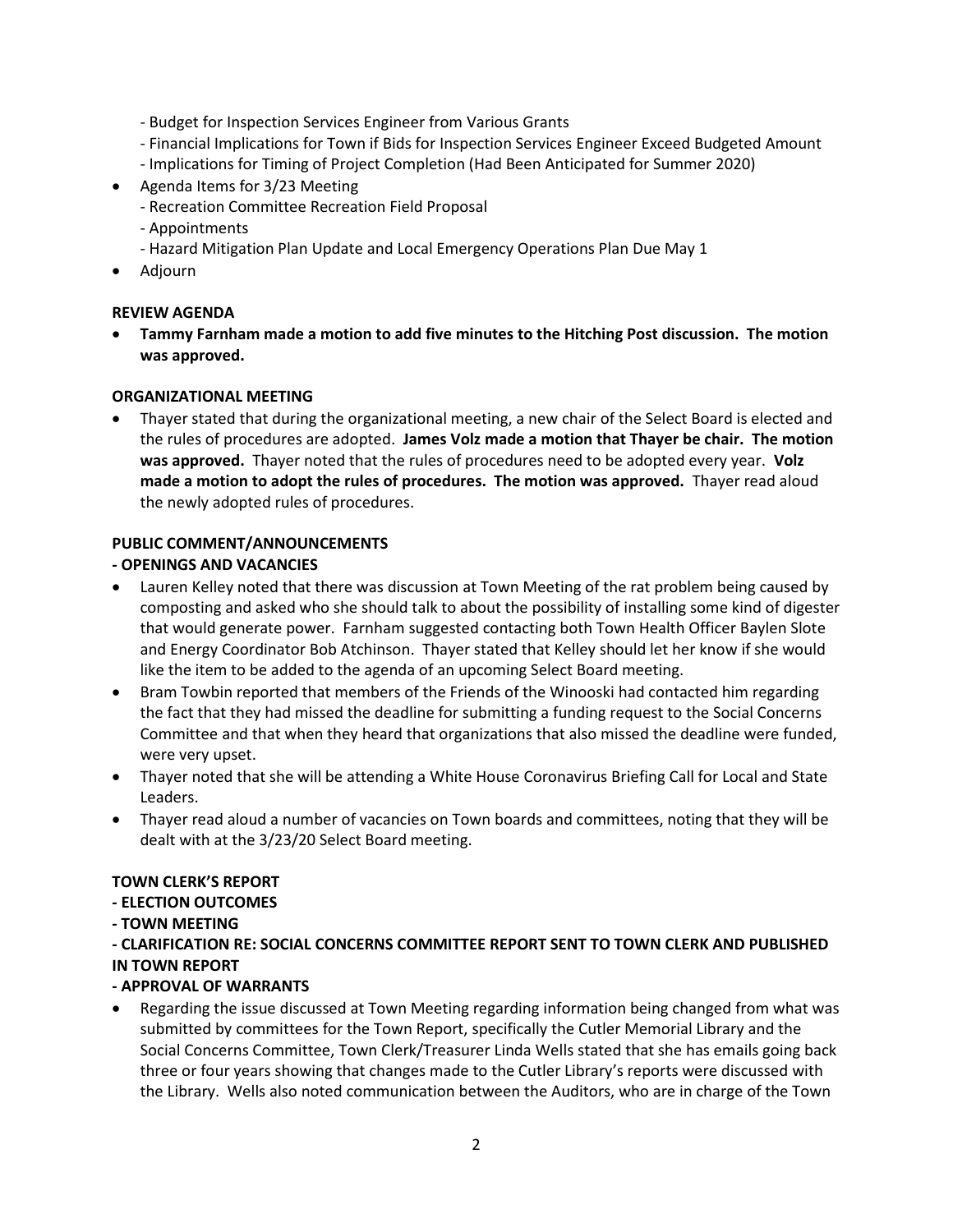Report, and the Library's treasurer every year to make sure the numbers are accurate. Wells stated that the communication process is similar with the Social Concerns Committee, noting that the report she received was what the Social Concerns Committee member had sent. Thayer added that the Select Board recently heard from the Social Concerns Committee that what was published in the Town Report was, in fact, what had been submitted by the Social Concerns Committee. Discussion followed, including getting the Town Report out to the public earlier and creating a policy restricting the number of pages each individual report in the Town Report contains to reduce printing costs. It was decided that Wells would put together a recommendation on page limits for the Select Board to consider at its 3/23/20 meeting.

- **Farham made a motion to approve warrants of 2/26/20, 2/28/20, and 3/6/20. The motion was approved.**
- **Volz made a motion to approve the following fleet permit requests:**
	- o **Scott Brown Trucking;**
	- o **Camp Precast Concrete Products;**
	- o **Chevalier Drilling Company, Inc.;**
	- o **Gillespie Fuels & Propane;**
	- o **L. Bellevance Land Works and Plowing;**
	- o **N.A. Manosh Corporation;**
	- o **New England Quality Service;**
	- o **Structural Wood Corporation; and**
	- o **Trono Oil and Gas, Inc.**

#### **The motion was approved.**

- Wells presented a reimbursement request for VHB Engineering's work on the Brook Road Bridge project. **Farnham made a motion to approve Thayer signing the Flood Mitigation reimbursement form for \$15,488.81 relating to the services from VHB Engineering. The motion was approved.**
- Wells presented for the Select Board's review amended minutes from the Select Board's special meeting of 2/19/20. Town Grant Administrator Alice Merrill had recommended following VTRANS's protocol for wording motions for the bidding process for the Pedestrian Bridge project.
- Thayer noted a correspondence from Paula Ackel, who was withdrawing from the Cemetery Commission. Thayer noted the good work done by members of the Cemetery Commission.
- Thayer reported that election results and Town Meeting minutes are posted on the Town website.
- Wells noted the sad passing of Bob Barasch, who is the father of long-time Plainfield Town Moderator Charlie Barasch. There is a cemetery service on 3/11/20 at the Green Mountain Cemetery in Montpelier. Wells will post the time on Front Porch Forum.

**APPROVAL OF TOWN MEETING MINUTES: THE RECORD OR MINUTES OF THE ANNUAL TOWN MEETING MUST BE APPROVED AND ATTESTED TO BY ANY TWO OF THE FOLLOWING: MODERATOR, SELECT BOARD OR JUSTICES OF THE PEACE. THE CLERK MUST REQUEST THIS APPROVAL WITHIN SEVEN DAYS AFTER EACH TOWN MEETING AND HIS OR HER REQUEST MUST BE GIVEN PROMPT CONSIDERATION. 24 V.S.A.§1152.**

 **Farnham made a motion to put the approval of Town Meeting minutes on the 3/23/20 Select Board meeting agenda. The motion was approved.** 

#### **ROAD COMMISSIONER'S REPORT**

 Noting that it is mud season, Road Commissioner Bram Towbin stated that those expecting truck deliveries should contact Road Foreman Mike Nolan at the Town Garage at 454-7166. There have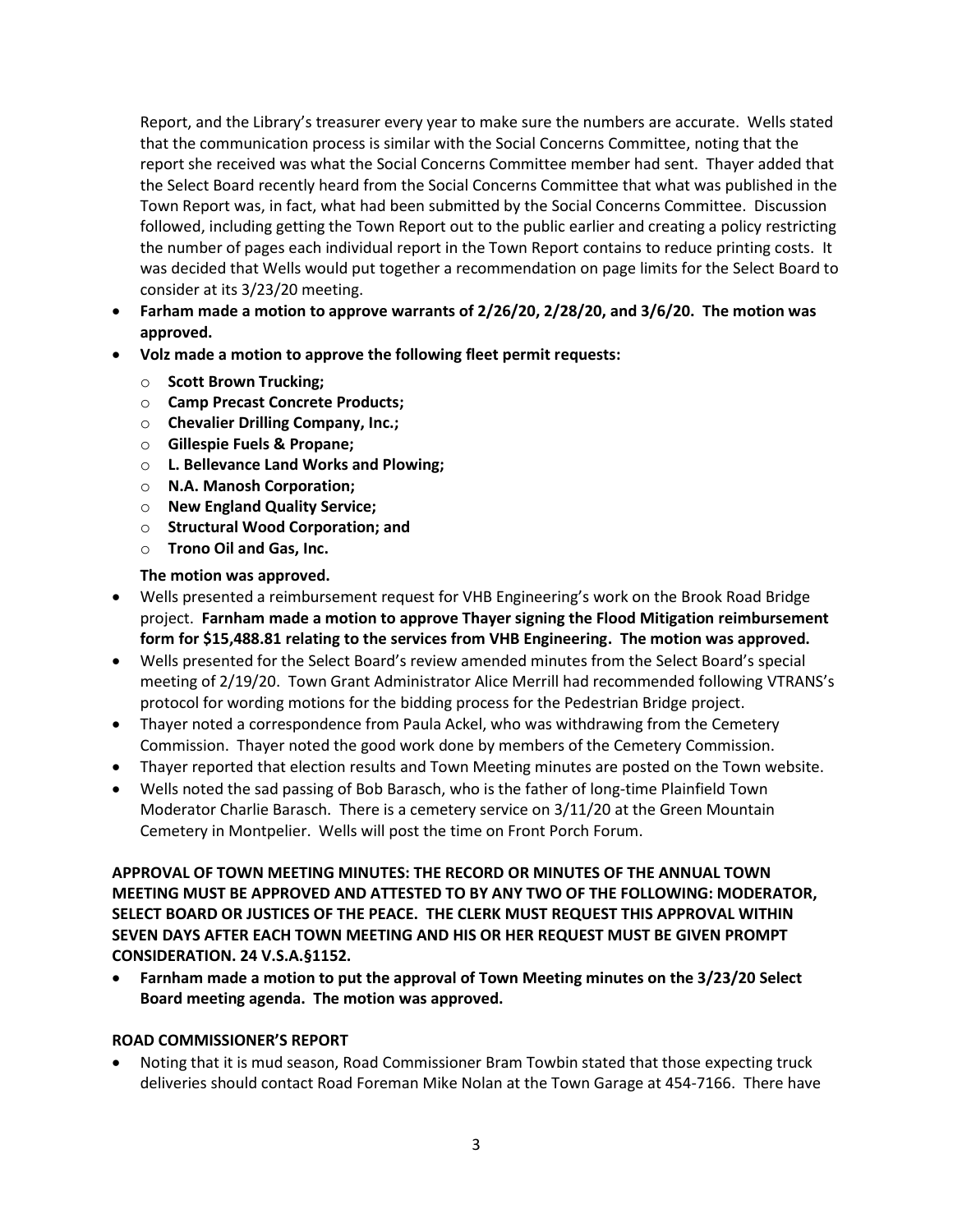been a number of minor issues with trucks driving inappropriately; these issues are now under control.

- Towbin noted that the Road Crew is now considering equipment from Volvo for the new loader, the cost of which is competitive with similar equipment from John Deere and Komatsu; Catapillar's cost has not come down at all. Towbin agreed that location and responsiveness of each company is important. Towbin will forward bid materials and comparative numbers, and the Road Crew will likely come before the Select Board to relate any individual preferences.
- Allan Farnham asked what percentage of cars have slowed down since the Town spent a lot of money on speed radar signs. Towbin responded that people who live in the Village and on its outskirts have expressed their pleasure with the results, but he has no hard data. Farnham expressed his frustration with taxes going up every year. Towbin noted that although Town taxes have gone up, much of that is due to the school budget and rising medical insurance costs, adding that there was much deliberation regarding the problem of speeding, with three major solutions proposed: enforcement, speed bumps, and signs. Enforcement and the use of some speed bumps was tried, however, people seemed favorably inclined to the speed signs. Harvey Hill resident Kate Spencer stated that the lighted-up speed signs have definitely checked her speed. Farnham asked why a lot of work that used to be done by the Road Crew is now being hired out and noted that there are trees hanging over the roads that are posing a danger. Thayer recommended that Farnham make a list of the issues that he is concerned about to be addressed at an upcoming Select Board meeting, to which Farnham agreed.

#### **SERVICES AVAILABLE FROM CENTRAL VERMONT REGIONAL PLANNING COMMISSION, INCLUDING RE: ROUTE 2/MAIN STREET INTERSECTION REMEDIATION PROJECT - BONNIE WANINGER**

 Bonnie Waninger was present from the Central Vermont Regional Planning Commission (CVRPC) to apprise the Town on services available through CVRPC relating to the Route 2/Main Street Intersection project. Waninger outlined the planning and public outreach services available to member towns made possible by leveraging other monies from dues paid to CVRPC by those towns. Waninger noted both short- and long-term needs that CVRPC can offer and provided some examples for each. Specifically for the Route 2/Main Street intersection, she noted that an area where CVRPC can assist in the short term is how VTRANS moves projects through its process. Given the issues associated with the project, the question would be where in the process those issues should be addressed. CVRPC can help with such longer-term issues as geotechnical drilling or finding a new location for a second bridge by helping find experts to figure out how to write a request for proposals and identify available grants. Waninger enumerated the overall services that regional planning commissions provide to communities. Tammy Farnham noted that the Select Board has discussed holding a forum for residents to weigh in on the design of the intersection itself without focusing on the implementation obstacles of that design. In response to a question from Volz regarding what needs to be done to take the next step, Waninger stated it would be talking with someone from CVRPC that would help organize and figure out the scope of the meeting; identifying someone from CVRPC to serve as a facilitator would be a separate category of support. Waninger estimated that about a month's lead time prior to the date of the forum would be needed for planning. Farnham agreed to follow up with Waninger. Bram Towbin made a statement that included: the need for the Town to provide VTRANS with conditional support to gain a better understanding of the facts before the Town gives final project approval or disapproval; the need for VTRANS to provide a traffic management plan before town-wide discussions take place; the fact that the bulk of excavation costs for replacing the water/sewer system will be borne by the State; and that doing nothing will forfeit the millions of dollars slated for the project to remediate a very dangerous situation. Farnham stated that the issue has continually come back to the fact that the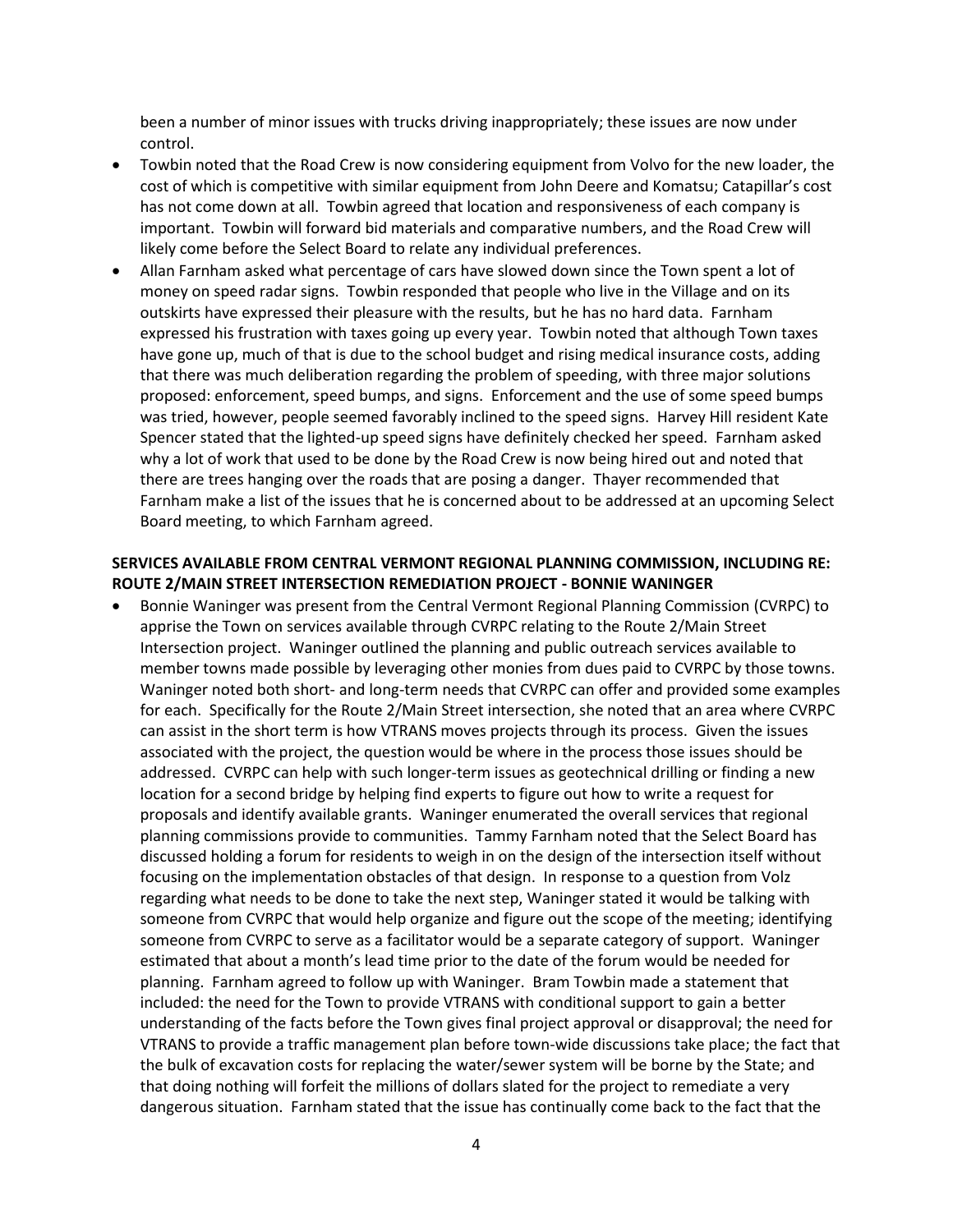Town needs first to commit to the design before moving forward with discussing the obstacles to the design. It was determined that an evening meeting would be preferable to provide for the most attendance and that Farnham and Waninger will come up with a date for the forum and Farnham will report that date back to the Select Board. Discussion continued with questions and various viewpoints raised regarding the Town's response regarding the design to VAOT; how to gauge the community's opinion on a design at the forum; the need to find out from VAOT what the timeframe for getting feedback on the design is; and the need to present the complex design to the community clearly.

## **HITCHING POST PROGRAM AND CONSIDERATION OF LETTER OF SUPPORT FOR VTRANS \$500 GRANT**

 Farnham asked if consideration has been given to a point raised at Town Meeting that public transportation ridership is down, and how the Hitching Post idea might further reduce those numbers. Nancy Ellen, who along with Phoenix Mitchell brought the Hitching Post proposal to the Select Board at the last meeting, responded that a lot of people who are not served by the bus would be served by the Hitching Post, that there are plenty of people who might not feel comfortable with the Hitching Post idea and just take the bus, and that the Hitching Post would provide more flexibility than the bus schedule cannot address. Volz noted that the Hitching Post would involve people who are currently driving on the road now, and they are trying to coordinate with one another so they can take fewer cars. Thayer noted that maybe the Select Board can do a better job of encouraging people to take the bus. Laura Ziegler agreed that the hours that buses run are very limited. Farnham asked if the Town promotes hitchhiking, which can pose a risk, does it create a liability issue for the Town. Ellen responded that the Town is not officially promoting the Hitching Post, but just stating that the Town is okay with it. Thayer agreed that the Town would not be liable. Farnham raised a third issue, stating that the location in the Village that is slated for the Hitching Post site is near to a school bus stop, noting that it should be separate from it, possibly on Route 2. Ellen responded that the concept is for it to be in the heart of the community to be able to share rides with neighbors. Thayer proposed removing the location portion of the Hitching Post from the Select Board's letter of support before submitting it to allow time for further discussion on the location as well as to research the experience other towns have had with currently operating Hitching Posts. **Volz made a motion to strike the following sentence from the letter: "The site being proposed for the Hitching Post installation is on the corner of Mill and Main Streets at the bump-out by the Grace Methodist Church," and otherwise approve the letter. The motion was approved.** Thayer will add the Hitching Post to the agenda of the 3/23/20 Select Board meeting.

# **NEXT STEPS RE: PEDESTRIAN BRIDGE PROJECT**

- **- BIDS RECEIVED VS. FUNDS AUTHORIZED FOR CONSTRUCTION**
- **- TOWN SHARE FOR FUNDS AUTHORIZED**
- **- ALTERNATIVES RE: PROCEEDING**
- **- INSPECTION SERVICES ENGINEER SELECTION RECOMMENDATION**

**- WHETHER TO PROCEED WITH INSPECTION SERVICES ENGINEER CONTRACT PRIOR TO DECISION RE: CONSTRUCTION** 

**- BUDGET FOR INSPECTION SERVICES ENGINEER FROM VARIOUS GRANTS** 

**- FINANCIAL IMPLICATIONS FOR TOWN IF BIDS FOR INSPECTION SERVICES ENGINEER EXCEED BUDGETED AMOUNT** 

# **- IMPLICATIONS FOR TIMING OF PROJECT COMPLETION (HAD BEENAANTICIPATED FOR SUMMER 2020)**

 Thayer reported that the bids on the Pedestrian Bridge project came in well over the amount available for construction. There is approximately \$350,000 for construction and one bid came in at